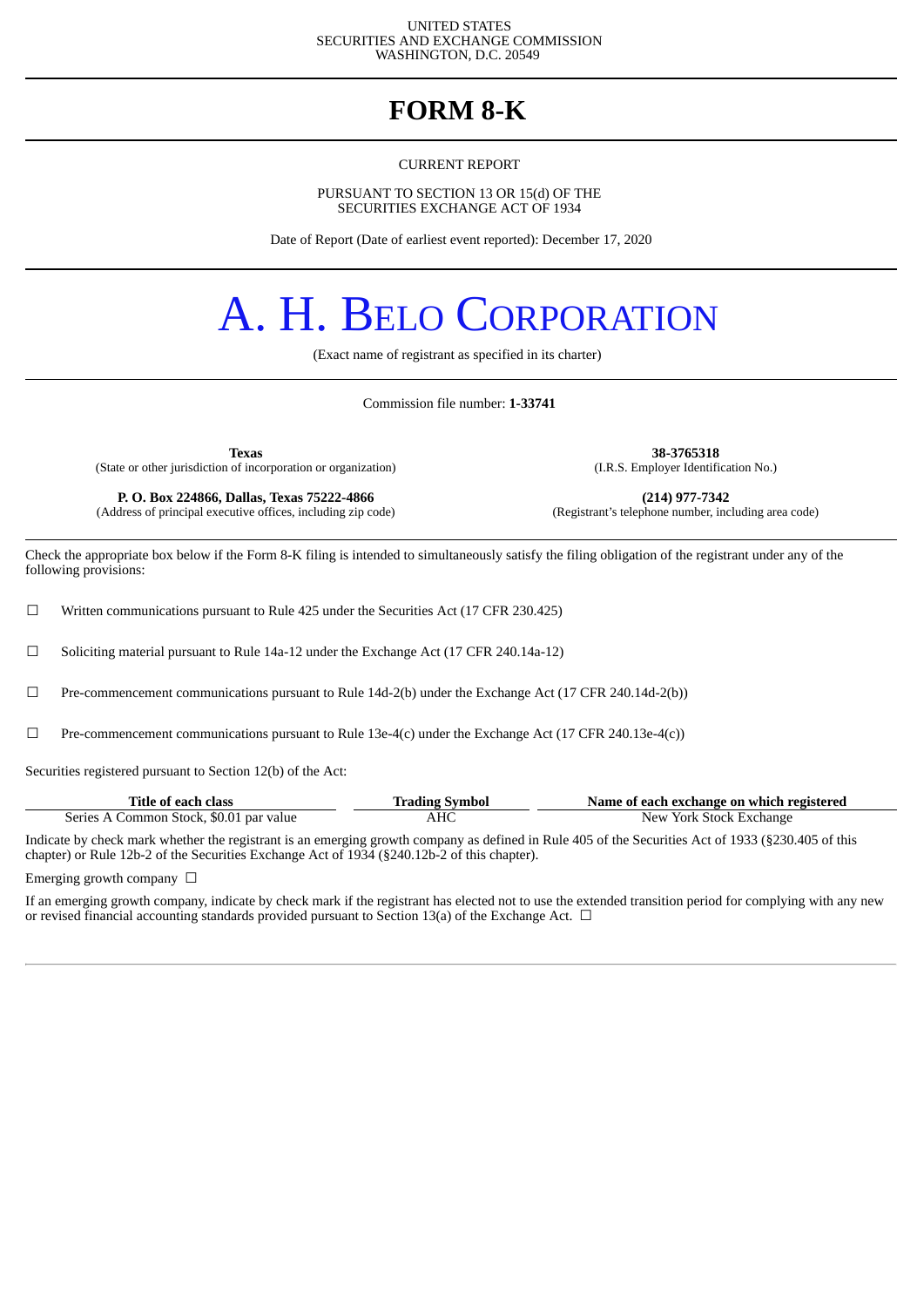#### Item 5.02. Departure of Directors or Certain Officers; Election of Directors; Appointment of Certain Officers; Compensatory Arrangements of **Certain Officers.**

(b) The Compensation and Management Development Committee (the "Committee") of the Board of Directors of A. H. Belo Corporation (the "Company") met on December 17, 2020 to review the structure of the Company's 2021 Executive Compensation Plan and approve 2021 base salary, target bonus opportunity and long-term cash incentives for the Company's named executive officers. Effective January 1, 2021, executive officers' base salaries that had been reduced in response to the COVID pandemic are restored to pre-pandemic amounts. The Committee confirmed the compensation of Robert W. Decherd, the Company's Chief Executive Officer, at \$1 per year. Mr. Decherd's compensation was changed from \$360,000 per year to \$1 in 2020 at his recommendation. Mr. Decherd does not participate in the Company's bonus plan or receive any long-term cash incentive. The Committee set the target bonus percentage for Grant Moise, President and Publisher of *The Dallas Morning News*, at 100% of his base salary, an increase from 95%, and set Mr. Moise's annual base and long-term cash incentive at \$500,000 and \$235,000, respectively. The Committee approved a 10.6% increase in total compensation for Mary Kathryn Murray, Executive Vice President and Chief Financial Officer, reflecting her promotion to Executive Vice President in 2020 and her assumption of additional duties. Ms. Murray's 2021 base salary was set at \$365,625 and her target bonus percentage at 60% of her base salary. The amount of Ms. Murray's long-term cash incentive remains the same at \$175,000. Since August, as a result of senior management departures and restructuring of compensation for other senior managers, the Company has reduced compensation at the vice president level and above by \$1.8 million annually; the dollar increase at target represented by the foregoing changes in Mr. Moise's and Ms. Murray's annual compensation is \$99,792.